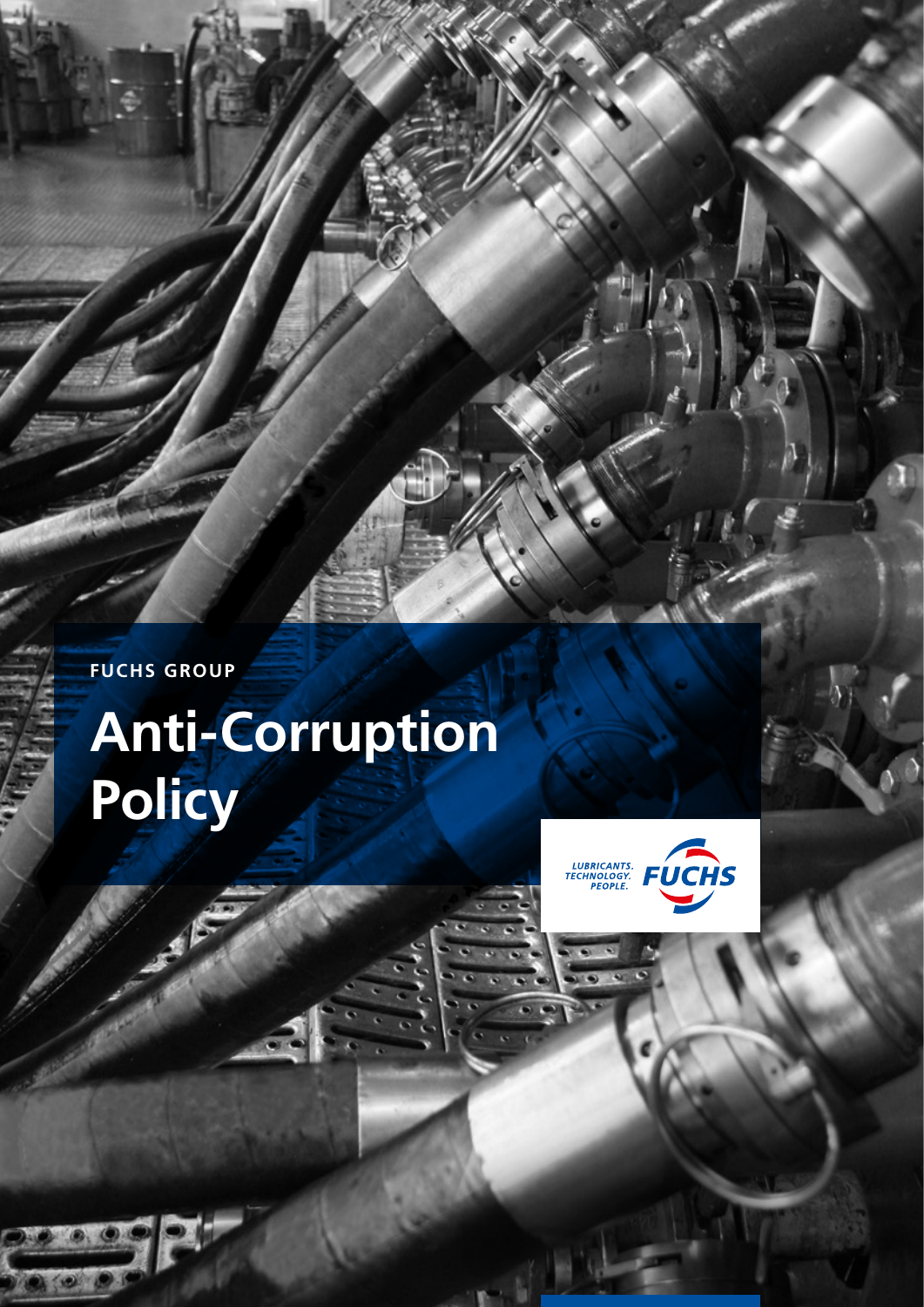# **Content**

|                | Preface                                                    | 3  |
|----------------|------------------------------------------------------------|----|
| $\mathbf{1}$ . | Goals and scope of this policy                             | 4  |
| 2.             | <b>What is corruption?</b>                                 | 5  |
| 3.             | Consequences for employees and company                     | 6  |
| 3.1            | Consequences for employees                                 | 6  |
| 3.2            | Consequences for the management of the company             | 6  |
| 3.3            | Consequences for the company                               | 6  |
| 4.             | The position of FUCHS PETROLUB                             | 7  |
| 5.             | Standards of conduct for the prevention of corruption      | 8  |
| 5.1            | Dealing with customers and suppliers                       | 8  |
| 5.2            | Presents and contributions for public officials            | 8  |
| 5.3            | Presents and contributions in other business transactions  | 9  |
| 5.4            | Using the services of representatives, consultants etc.    | 10 |
| 6.             | Chief Compliance Officer, whistleblower system and hotline | 11 |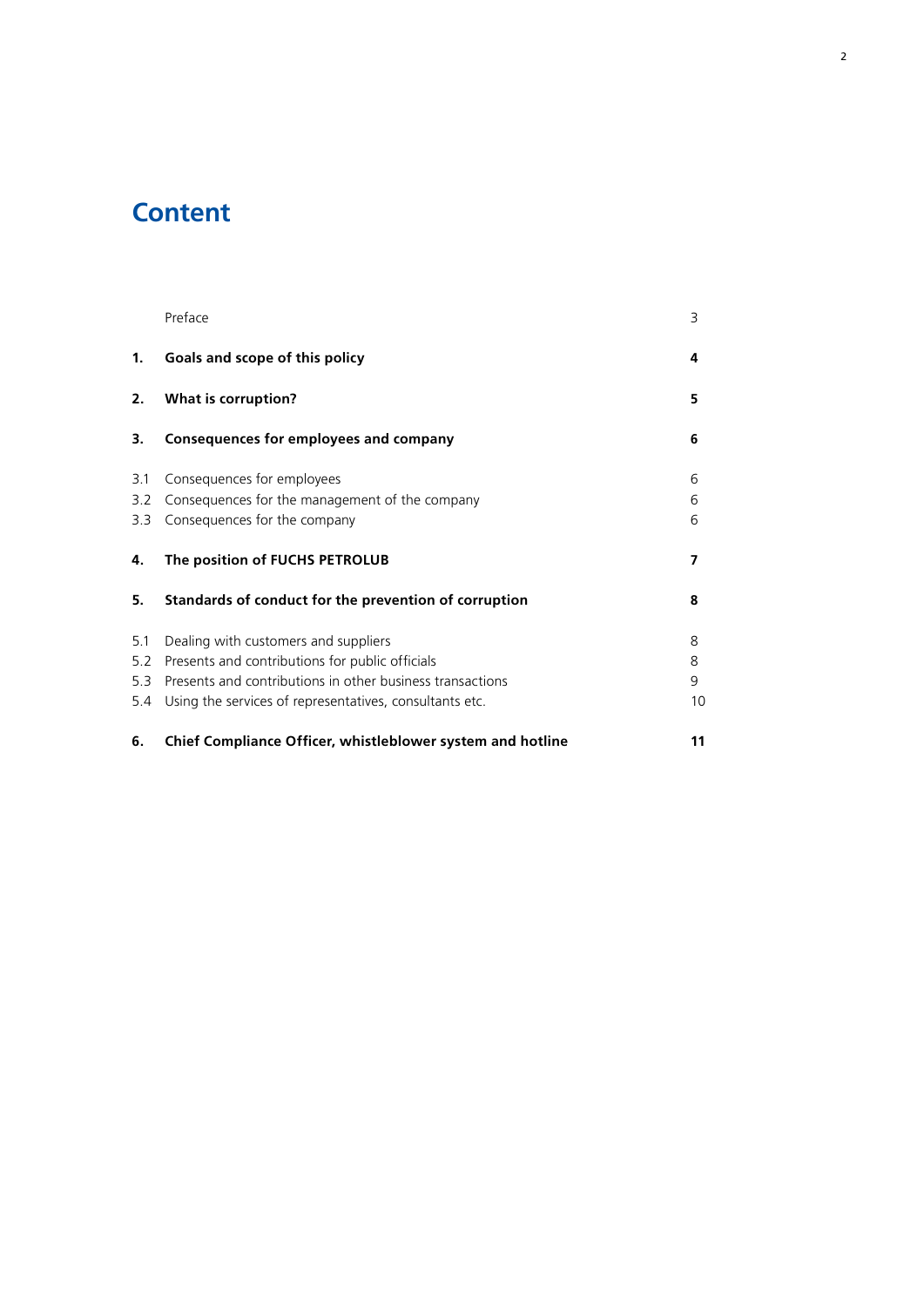### **Preface**

Dear Employees,

Compliance with the applicable laws and legal regulations is part of the corporate identity of FUCHS, which, last but not least, is also reflected in the FUCHS Code of Conduct.

The prevention of and the fight against corruption are of particular significance since any breach of respective laws can lead to high fines, the obligation to pay damages and even criminal prosecution. Furthermore, it may considerably damage the public reputation of FUCHS. This policy explains the standards regarding cooperation with business partners and authorities set out in section 3 of the Code of Conduct. It also contains rules to ensure compliance with the applicable anti-corruption laws concerning dealings with customers, public officials and other third parties.

In connection with their business activities, FUCHS employees must, neither directly nor indirectly, offer, promise or confer an unjustified advantage in the form of money or other services, nor demand and accept nor make others promise such advantage. The employees shall therefore be obliged to do everything to avoid even the appearance of improbity and incorrectness.

Obviously, this policy cannot cover every possible scenario. If you have questions or need further information, please contact the Chief Compliance Officer of the FUCHS Group.

In addition, we have set up a hotline. Via this hotline and the internet-based whistleblower system "FUCHS Compliance Communication" you can – anonymously if you want – provide hints and air your suspicions concerning corruption in your company. You will find further information as well as the contact details for the Group Compliance Office at the end of this policy document.

Please read this policy thoroughly and take care to always act in compliance with the law.

Mannheim, December 2016 FUCHS PETROLUB SE

D. Steinet

Dagmar Steinert Claudio F. Becker Member of the Executive Board, CFO Chief Compliance Officer

C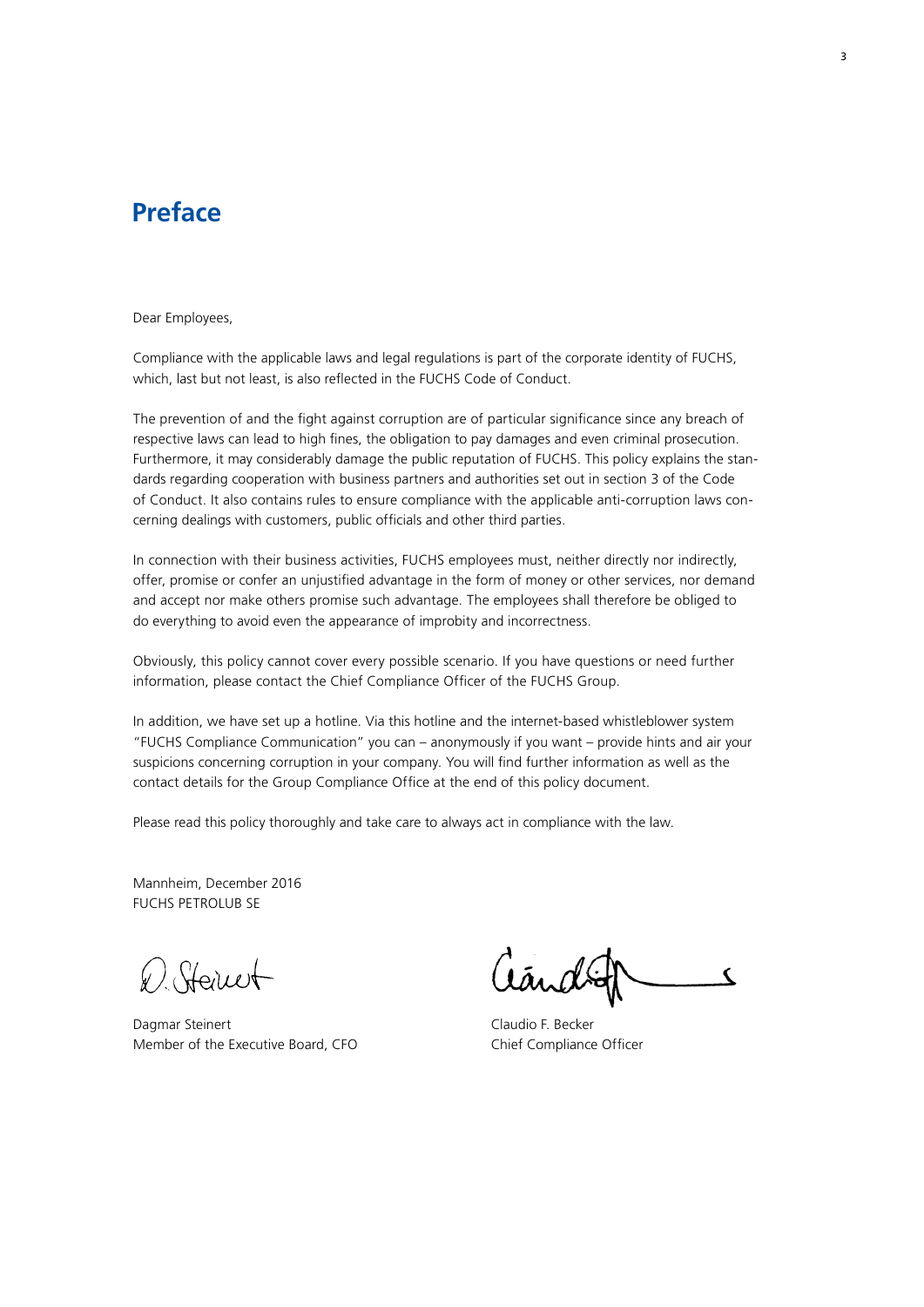### **1. Goals and scope of this policy**

- 1. This policy includes standards of conduct for company executives, employees and agents of the FUCHS Group (hereinafter referred to as "employee" or "FUCHS employee") for the prevention of corruption. Its purpose is to help the employees behave correctly in certain situations in order to avoid harming themselves and the company.
- 2. In addition, this policy sets out standards for the cooperation with business partners, in particular concerning the permissibility of conferring advantages to business partners.
- 3. With regard to business transactions and decisions made by our employees, the applicable laws and other essential regulations (including the relevant policies of the FUCHS Group) must be observed at all times.
- 4. This policy is based on the German laws applicable at the time of the issuance of this policy.
- 5. This policy applies worldwide to all company executives, employees and agents of the FUCHS Group. Furthermore, the principles of this policy are also valid for representatives, consultants and other third parties who act on behalf of the FUCHS Group.
- 6. If the actions of an employee, due to the laws valid in the country where he works, are governed by stricter rules, these stricter standards shall override this policy.
- 7. The standards and principles set out in this policy cannot cover every imaginable situation that may be considered as problematic by the anti-corruption laws of the respective country. Hence, each employee is obliged to use his own prudent judgment to assess whether a certain course of action is in breach of the rules of this policy. If the question whether such a course of action may breach applicable anticorruption laws arises, it is up to the respective employee to consult the respective superior.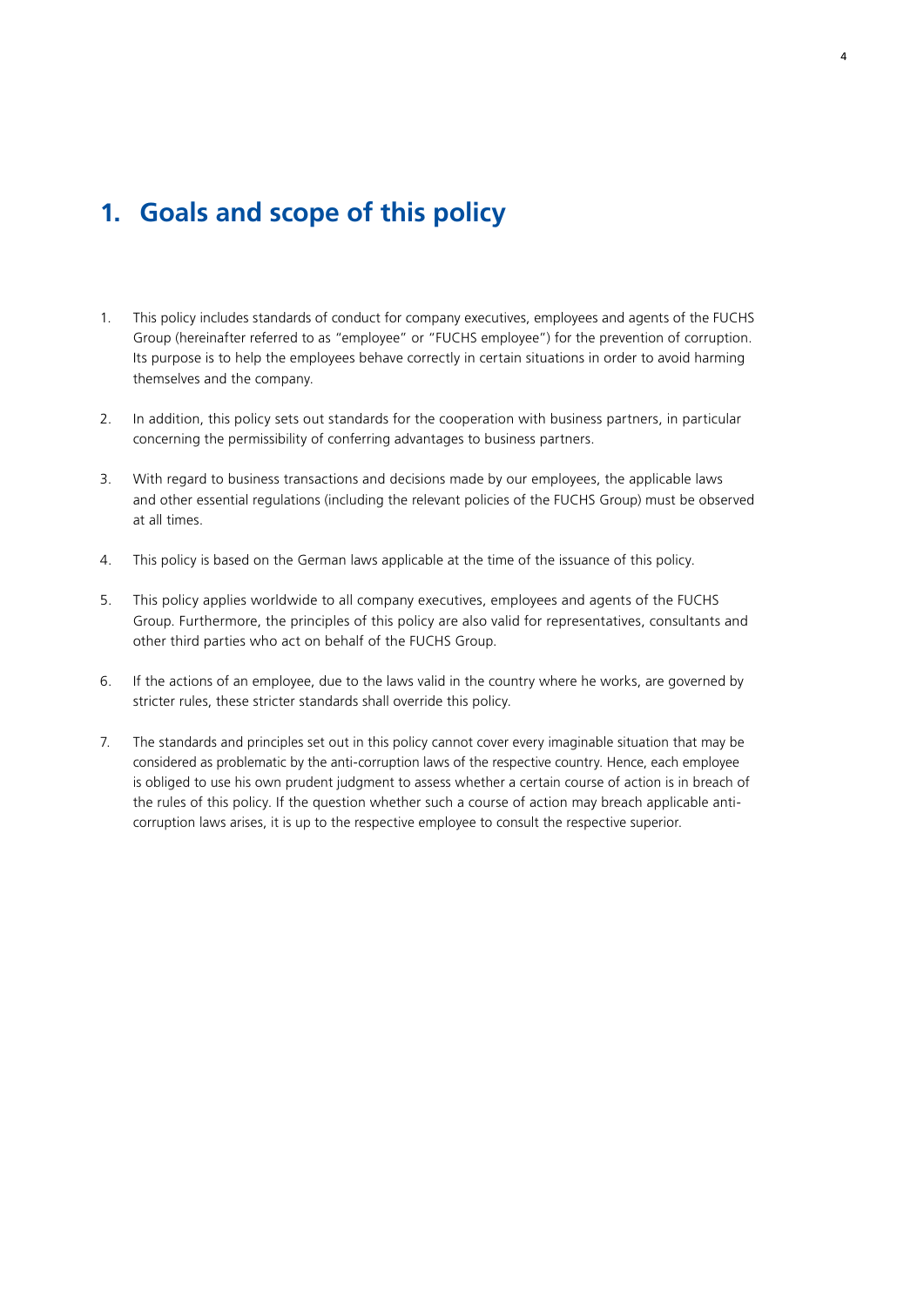### **2. What is corruption?**

- 1. Generally, corruption is defined as the accepting or conferring of advantages or contributions to unlawfully influence business or administrative decisions.
- 2. Dealings with public officials usually are subject to particularly strict anti-corruption regulations. However, corruption is also banned in the private sector.
- 3. Corruption is a punishable offence in many countries. The party that accepts a bribe is as liable to prosecution as the party that pays it.
- 4. Corruption goes beyond the accepting or conferring of advantages or contributions. Even offering, promising, requesting, and making someone promise an advantage is a punishable offence with all the associated consequences.
- 5. The position of banning corruption applies in all countries throughout the world.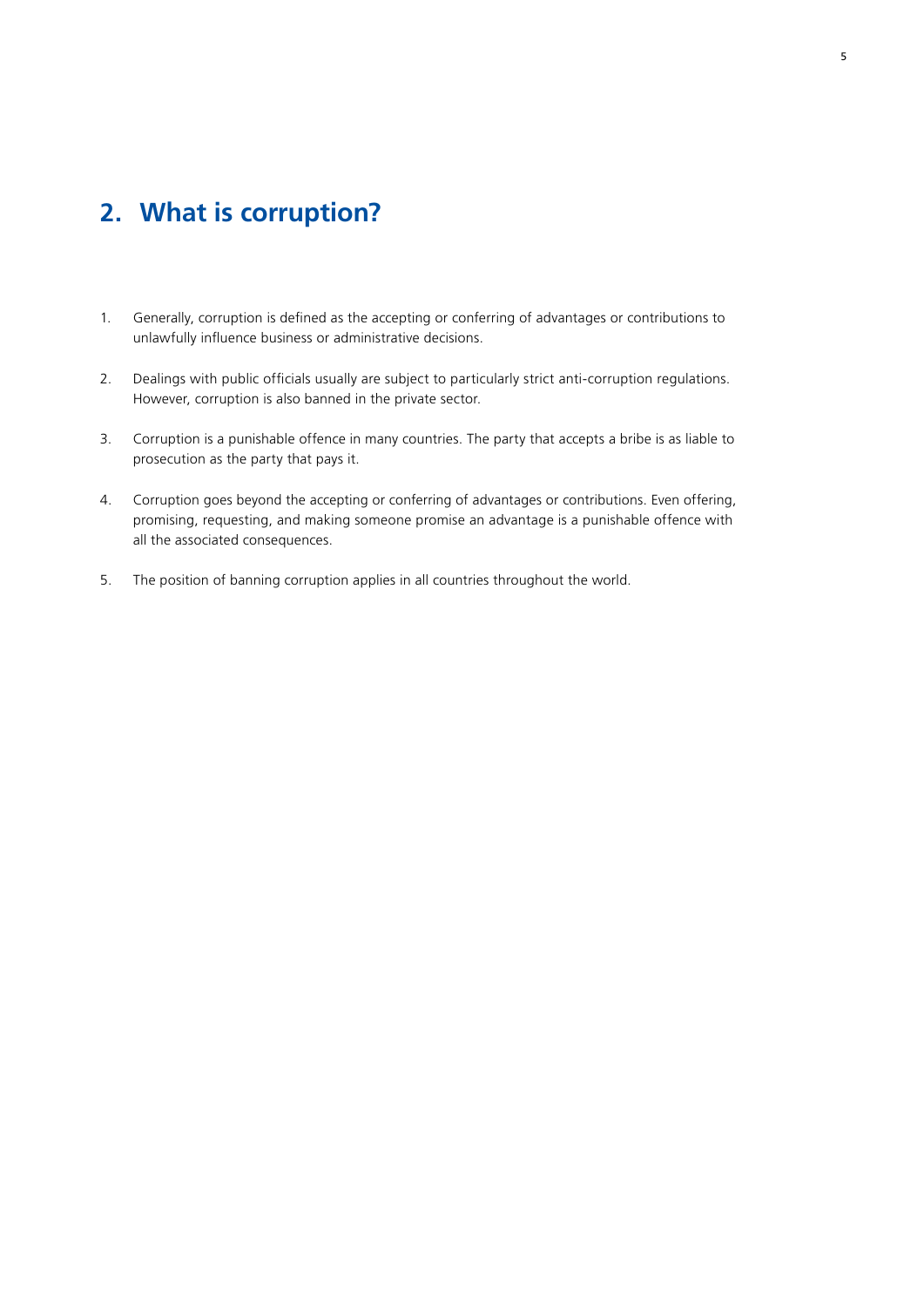### **3. Consequences for employees and company**

Corruption can have far-reaching consequences for the employees as well as the company:

#### 3.1 Consequences for employees

- a. Anyone who is guilty of corruption be it by conferring or accepting advantages normally commits an offence. Anyone convicted of corruption can be sent to prison or sentenced to pay a high fine.
- b. Corruption can harm business partners and competitors who can personally claim damages from the perpetrator.
- c. By acting corruptly, the employee commits a breach of duty vis-à-vis his employer. As a rule, corruptive behavior justifies immediate dismissal by the employer.

#### 3.2 Consequences for the management of the company

- a. If FUCHS employees are guilty of corruptive behavior that could have been prevented or made much more difficult by proper local supervision, the local managers can be made to pay fines and, in individual cases, even become liable for prosecution.
- b. Hence, the local management of a company has a legal obligation to counteract any corruptive behavior, to carry out regular audits, to investigate suspicious cases and to punish perpetrators accordingly.

#### 3.3 Consequences for the company

- a. If FUCHS employees are found guilty of corruption, the company may be sentenced to pay a high fine.
- b. If business partners or competitors have been harmed by the corruptive action of an employee, the company may face civil law claims for damages.
- c. According to the credit conditions of many credit insurers, exports are not covered by the insurance if the applicant has unlawfully offered, promised or made advantages or contributions in connection with the respective order.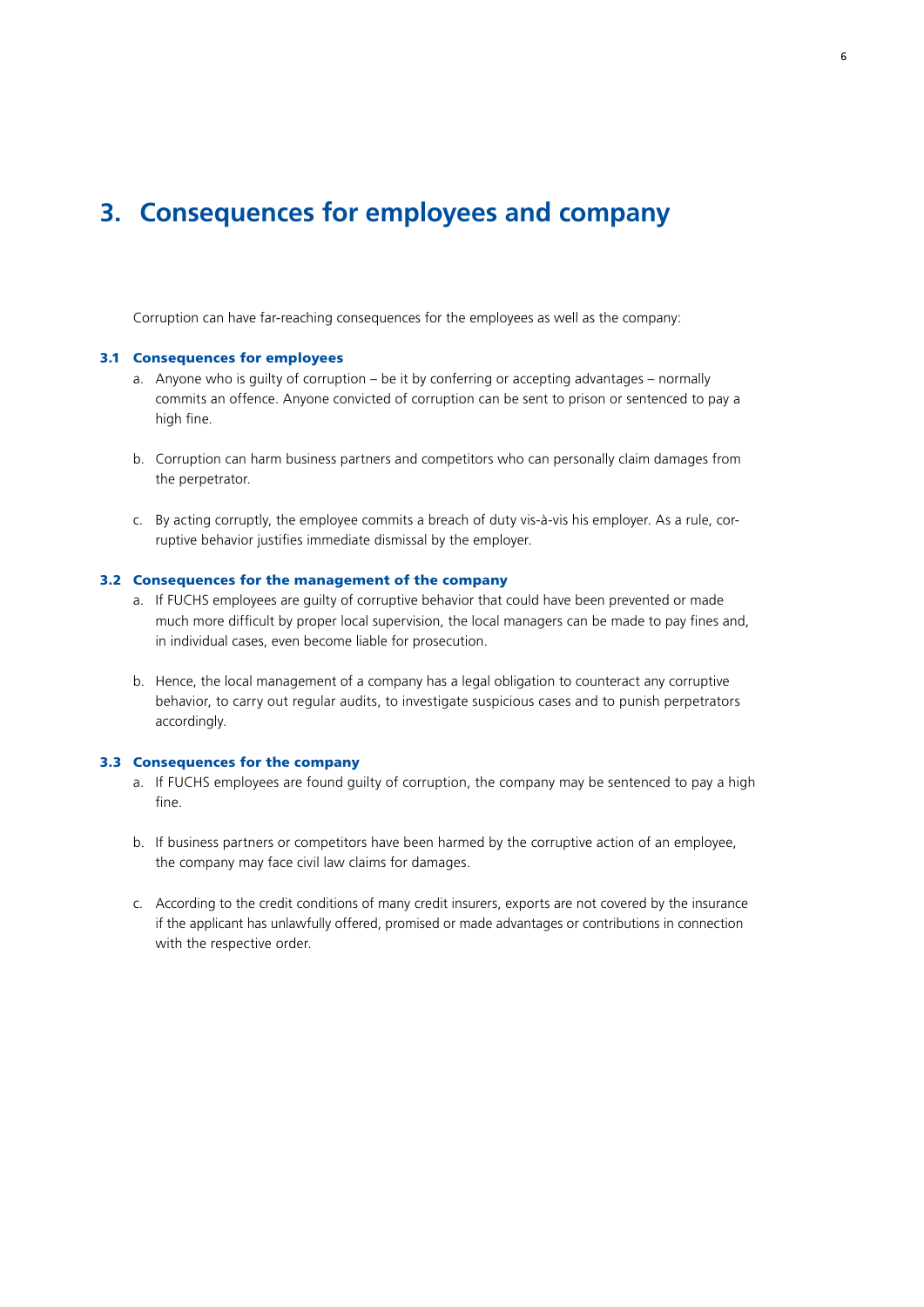## **4. The position of FUCHS PETROLUB**

- 1. FUCHS is determined not to tolerate any corrupt practices be they used by employees or business partners. A breach of the rules set out in this policy shall have legal and labor law related consequences depending on each individual case.
- 2. FUCHS prohibits any involvement in or toleration of bribery or any other form of corruption.
- 3. The principles addressed in the FUCHS Group's Code of Conduct require that, in the course of business, all is done to avoid even the appearance of corruption or bribability.
- 4. FUCHS expects all employees to make it their task to assist in the prevention and detection of corruption in the business environment of FUCHS and, by doing so, strengthen the reputation of FUCHS.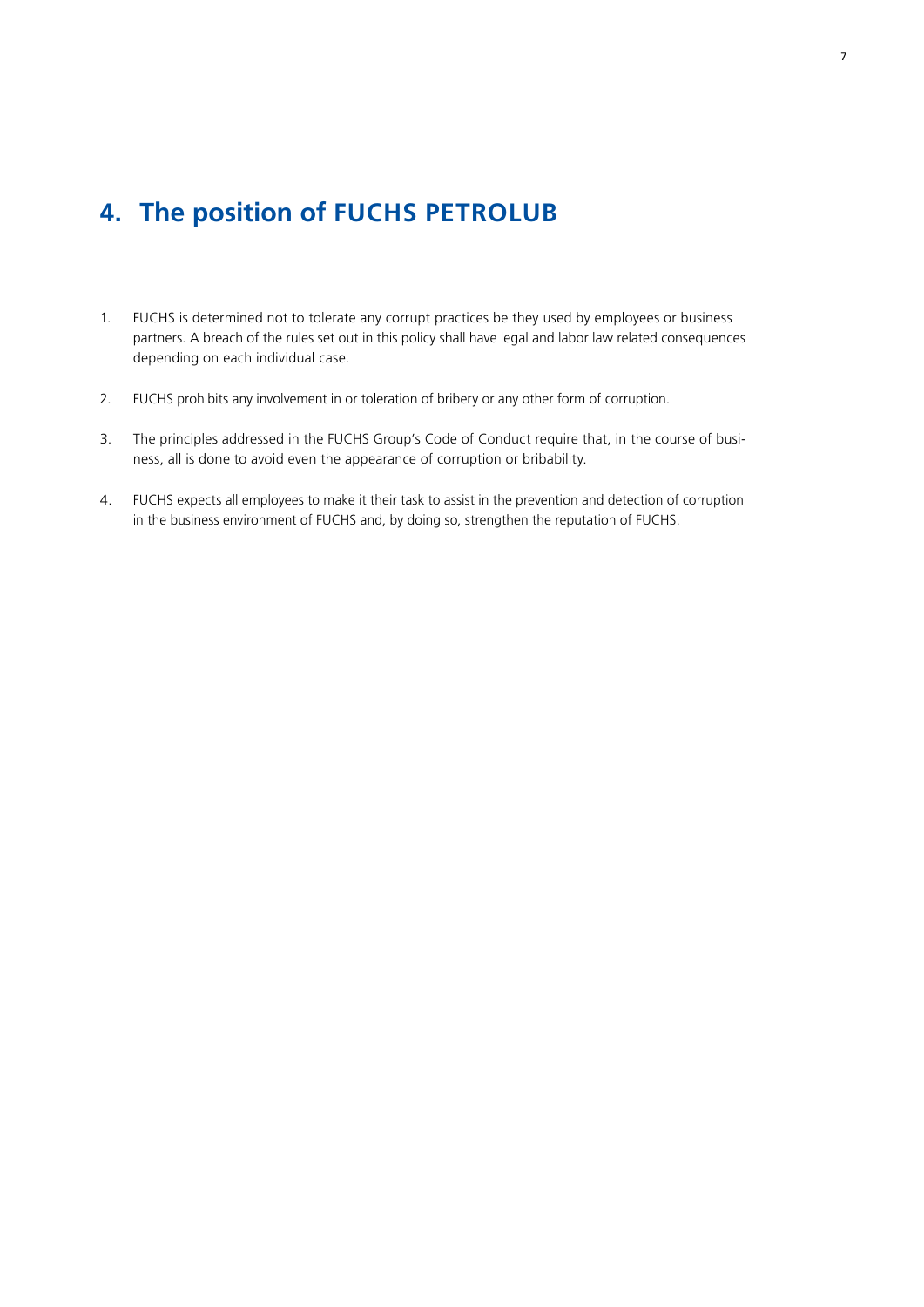### **5. Standards of conduct for the prevention of corruption**

The purpose of the following instructions regarding conduct is to avoid even the appearance of corruptive behavior:

#### 5.1 Dealing with customers and suppliers

- a. Suppliers must exclusively be chosen in accordance with the principles of competition i.e. on the basis of the price, quality and suitability of their service.
- b. All FUCHS employees must immediately reject any attempt by suppliers to dishonestly influence the placement of an order by offering, promising or conferring personal advantage.
- c. FUCHS shall maintain its share in the marketplace exclusively due to the high quality of its products and services, its customer friendliness and its attractive price /performance ratio.
- d. FUCHS employees are forbidden to make any attempt at dishonestly influencing customer decisions by offering, promising or conferring personal advantage.
- e. This section's prohibition also applies to persons related to the customers and suppliers and all other persons who could be suspected of receiving the promise or contribution on behalf of the customers and suppliers

### 5.2 Presents and contributions for public officials

- a. FUCHS employees are basically forbidden to offer, promise or make contributions, in cash or in kind, of any type to public officials, however minor these may be. This is due to particularly strict regulations, which as a rule, forbid offering or making any contributions to public officials, regardless of the amount.
- b. The strict rules concerning public officials apply to all persons who work at or for public-service institutions such as the government, ministries and other governmental authorities and administrations. The same applies to foreign public officials. They also apply to executives, agents and employees of institutions organized under private law who, due to their status or for other reasons, are treated as public officials by the applicable laws. These include the employees of transport or utility companies, public-sector hospitals or waste disposal companies.
- c. This section's prohibition set out under clause a. also applies to persons related to the public officials mentioned under b., and all other persons who could be suspected of receiving the promise or contribution on behalf of the public official.
- d. If it were to be customary to present public officials with gifts in kind under specific and exceptional circumstances (e.g. for reasons of courtesy), these gifts must not exceed the level of polite gestures.
- e. All exceptions to clauses a. and d. are subject to the prior approval of the respective superior and the Chief Compliance Officer.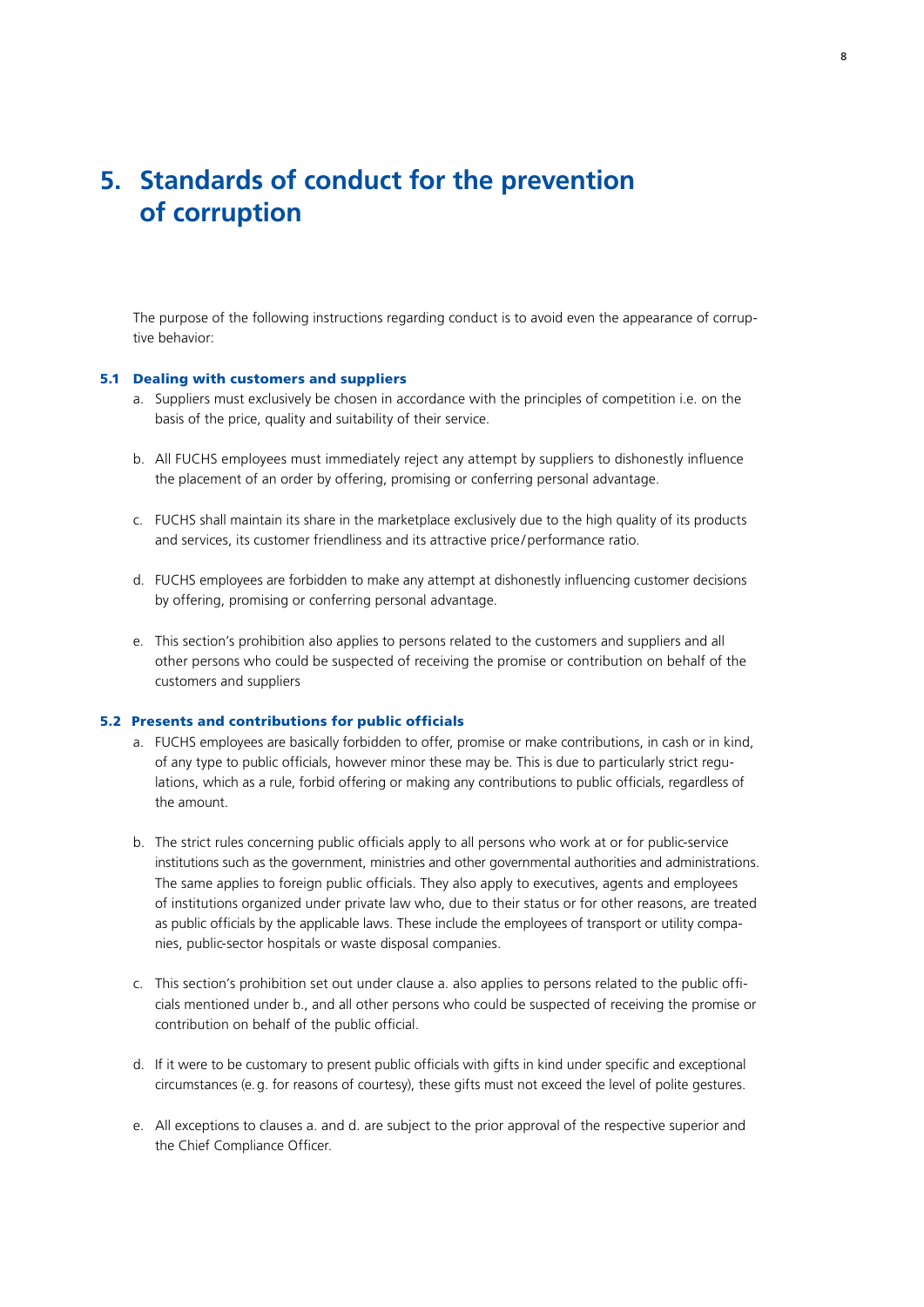#### 5.3 Presents and Contributions in other business transactions

- a. FUCHS employees must neither demand for themselves nor for third parties invitations to meals and events, presents, other contributions, personal services or favors from business partners.
- b. The term "business partners" shall mean for the purposes of this section, persons or companies as well as their executives, employees and agents with whom FUCHS has engaged, is engaging or may, in the future, engage in business transactions.
- c. FUCHS employees and their immediate family members must neither demand nor accept any cash gifts – regardless of the amount – from business partners. Vice versa, FUCHS employees shall neither offer, nor promise nor make cash gifts to business partners.
- d. Furthermore, when accepting and giving presents or making contributions, FUCHS shall take into account the social acceptability of its actions within the constraints of any applicable laws. Each culture and society has certain established modes of conduct that are considered as normal and whose non-observance would, at times, even be deemed impolite and disrespectful towards the other person. Therefore, the rule of thumb is: receiving and giving presents or making contributions is generally inadmissible if they cease to be socially acceptable (i.e. if the present or contribution exceeds the limits of common business practice, of the personal life style of the people involved – considering the respective hierarchical level – and of the actual occasion in the context of which the present or contribution is made). In this context, the following clauses explain the actual rules to be complied with by FUCHS employees.
- e. The accepting, offering, promising and making of any contribution in kind shall be acceptable only in situations where business decisions cannot be influenced by such actions. Furthermore, all actions that may give any impression of actually or possibly exerting influence over a business decision must be avoided. Under these conditions, the accepting and making contributions in kind is generally admissible, provided they do not exceed the socially acceptable norms. If, according to the local laws, stricter rules apply, however, these laws must be followed. Irrespective of this, the offering, promising and making of contributions in kind is never admissible if there is reason to believe that the recipient is not allowed to accept such contributions.
- f. FUCHS employees are allowed to take part in and invite others to business-related hospitality events, provided the activity is not meant to improperly influence business decisions, and does not give the impression that such influence is being gained. Participating and inviting others to these events must also remain within the socially acceptable norms.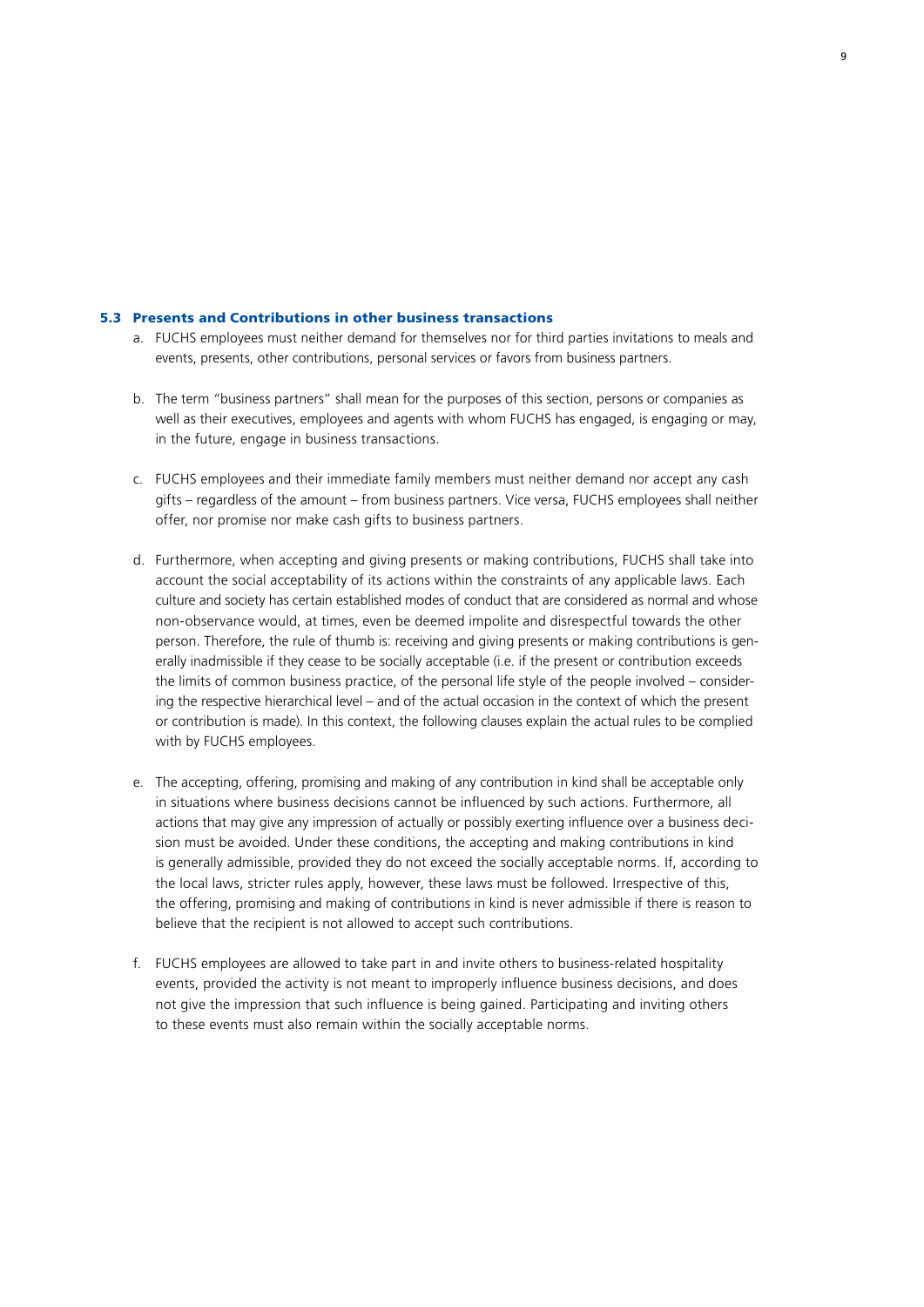- g. FUCHS employees may take part in events paid by a third party if:
	- they are business-related and if participating, in the particular situation, is in the interests of FUCHS and
	- $\blacksquare$  the inviting person also participates in the event and
	- levels of common business practice are not exceeded and
	- **participating in the event may not improperly influence business decisions, or give such an** impression.

 Prior supervisory approval is required before FUCHS employees take part in events whose purpose is exclusively or predominantly social (cultural, sports-related etc.).

- h. FUCHS employees may only invite business partners to events if such invitations are part of the socially acceptable practice, and as long as the invitation will not improperly influence business decisions or give the impression of doing so.
- i. In case of doubt, prior approval by the respective superior must be obtained.

#### 5.4 Using the services of representatives, consultants etc.

In practice, fees for representatives (e.g. distributors) and consultants are often suspected to be used to conceal corruptive advantages or contributions. In order to prevent even the appearance of dishonest conduct, the following points in particular need to be critically assessed when using the services of representatives and consultants:

- a. The reputability of the representative/consultant: The policy is "(Better) know your consultant!" Hence, quality, reliability and reputation must always be checked thoroughly.
- b. The type of activity and the documentation: Any owed services provided by the representative/ consultant must be contractually and accurately stipulated (e. g. the case-related arrangement of certain transactions or of specific payment methods). The respective FUCHS employee must record in writing the services obtained and confirm having obtained them upon paying the recipient. Regular reports or minutes of meetings can serve as proof.
- c. The appropriateness of the consideration: Any fees paid to the representative / consultant must always be checked for appropriateness and market conformity. The respective industry, region and type of service can be used as criteria in this context. When transferring payment, the contractually agreed recipient of the money must always be stated unless the payment – as happens under normal circumstances – is paid directly to him.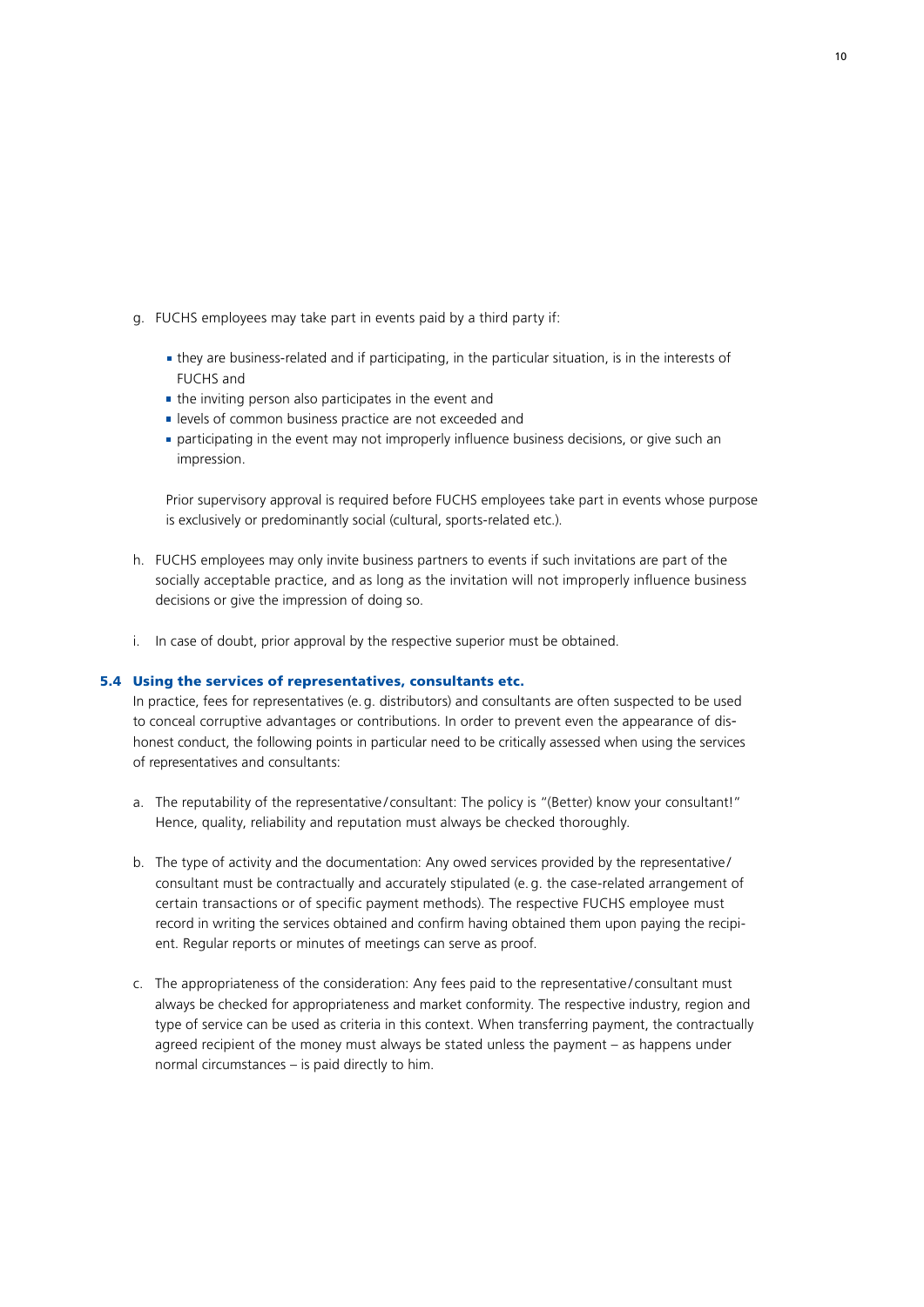### **6. Chief Compliance Officer, whistleblower system and hotline**

1. As illustrated by this policy, the anti corruption issues are very complex. Therefore, in many cases, it is not altogether easy to determine the admissibility or inadmissibility of certain modes of conduct without their being examined and assessed by legal experts. There may also be cases where, retrospectively, you are in doubt as to the legality of a certain mode of conduct. Hence, FUCHS has appointed a Chief Compliance Officer to serve as a 'port of call' for all employees and who can be contacted if you have questions or want to make comments and observations.

### **Group Compliance Office**

FUCHS PETROLUB SE Friesenheimer Straße 17 68169 Mannheim, Germany Telephone: 0049 - (0)621 - 38021145 Fax: 0049 - (0)621 - 38027145 E-mail: compliance@fuchs.com

- 2. FUCHS employees who come across concrete facts and incriminating evidence hinting at a violation of the afore-mentioned principles, are urged to report these. In such cases – as well as concerning any other associated issues – the persons to be contacted are the respective superiors, the Local Compliance Officer, the Chief Compliance Officer or the respective management.
- 3. Since September 15, 2014 FUCHS has, via its company website, been offering access to the "FUCHS Compliance Communication System", an internet-based whistleblower portal. The portal offers the user the option of submitting a detailed report covering his observations of breaches or suspicious circumstances and entering into a dialog with the Chief Compliance Officer. Upon request, the user can remain completely anonymous during the entire process. You will find the system at www.fuchs.com/ group/compliance.

Mannheim, December 2016

FUCHS PETROLUB SE